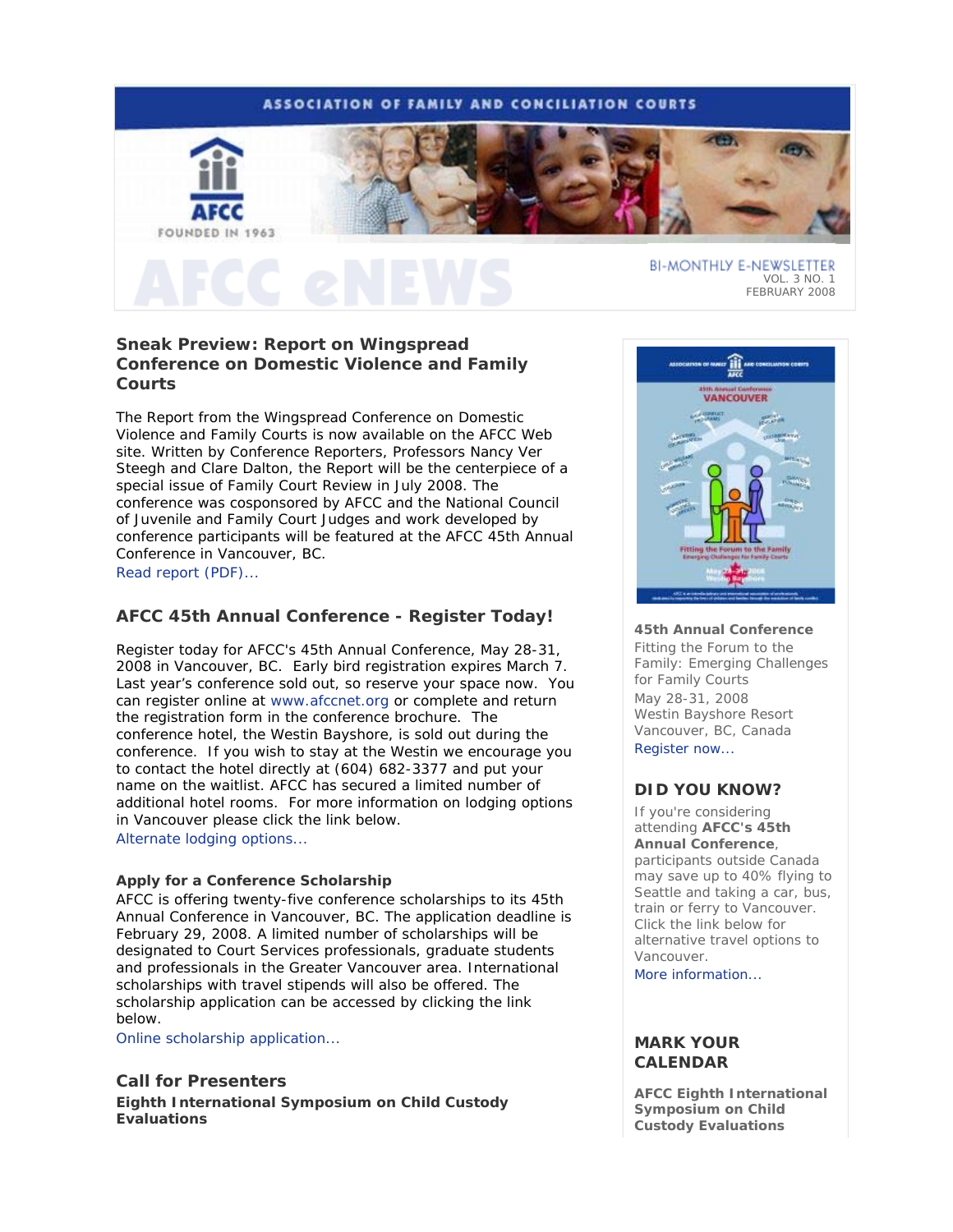## **Albuquerque, New Mexico**

The Call for Presenters for the Eighth International Symposium on Child Custody Evaluations, September 25-27, 2008 in Albuquerque, New Mexico is available online. If you are interested in participating as a presenter, please submit a proposal before May 1, 2008.

Call for Presenters (PDF)...

# **AFCC Five-Year Report Available Online**

Since 1963, AFCC has grown from a small group of volunteers to a robust professional association. In 2001, AFCC implemented sweeping changes to its governance structure; in 2002 the association restructured the administration; and in 2003-2004 AFCC developed and implemented an ambitious five-year strategic plan. The results of these efforts are contained in the AFCC Five-Year Report, which chronicles the development of AFCC from fiscal years 2002-03 through 2006-07. Read report (PDF)...

# *NEW* **ASK THE EXPERTS**

## **Top Ten Tips for New Parenting Coordinators**

What is the best advice veteran parenting coordinators have for those who are new to this emerging field of practice? *AFCC eNEWS* asked experienced parenting coordinators Christie Coates, Robin Deutsch, Barbara Jo Fidler, Joan B. Kelly, Arnie Shienvold and Matt Sullivan.

Read their Top Ten Tips for New Parenting Coordinators...

**Do you have a question that you would like answered by an AFCC expert?** Let us know and your question could be answered in the next *AFCC eNEWS*. *Click here to email us your question!*

# **FEATURED VIDEO INTERVIEW**

# **Mediate.com Featured Video with Jay Folberg**

*courtesy of Mediate.com*

Mediate.com and the *AFCC eNEWS* are pleased to present *Views from the Eye of the Storm*, interviews with leading experts in family mediation. This month we are featuring Jay Folberg, Professor Emeritus at University of San Francisco School of Law and former AFCC President and Executive Director. To view the interview, click the link below. Watch now...

# **AFCC Member Survey Coming Soon**

Watch your email inbox for a chance to respond to the survey and provide your feedback to the organization. Not a member? Join today...

# **AFCC Award Nominations**

AFCC is seeking nominees for the following awards to be

September 25-27, 2008 Albuquerque Marriott Albuquerque, New Mexico Call for Presenters (PDF)

**AFCC Eighth International Congress on Parent Education and Access Programs**  September 26-27, 2008 Albuquerque Marriott Albuquerque, New Mexico

# **AFCC Trainings**

**Advanced Issues in Child Custody: Abuse, Alienation and Other Challenges** *Robin Deutsch, Ph.D.* June 23-24, 2008 Loyola Law Center Chicago, Illinois

## **Parenting Coordination: Helping High Conflict Parents Resolve Disputes**

*Joan B. Kelly, Ph.D.* June 25-26, 2008 Loyola Law Center Chicago, Illinois

# **AFCC Chapters**

**Missouri Chapter Annual Conference** March 6-7 , 2008 Crowne Plaza St. Louis Airport

Bridgeton, Missouri www.afccnet.org

**Massachusetts Chapter Annual Conference** April 11, 2008 Regis College Weston, Massachusetts www.afccnet.org

**Texas Chapter Annual Conference** October 3-4, 2008 South Texas College of Law Houston, Texas www.texasafcc.org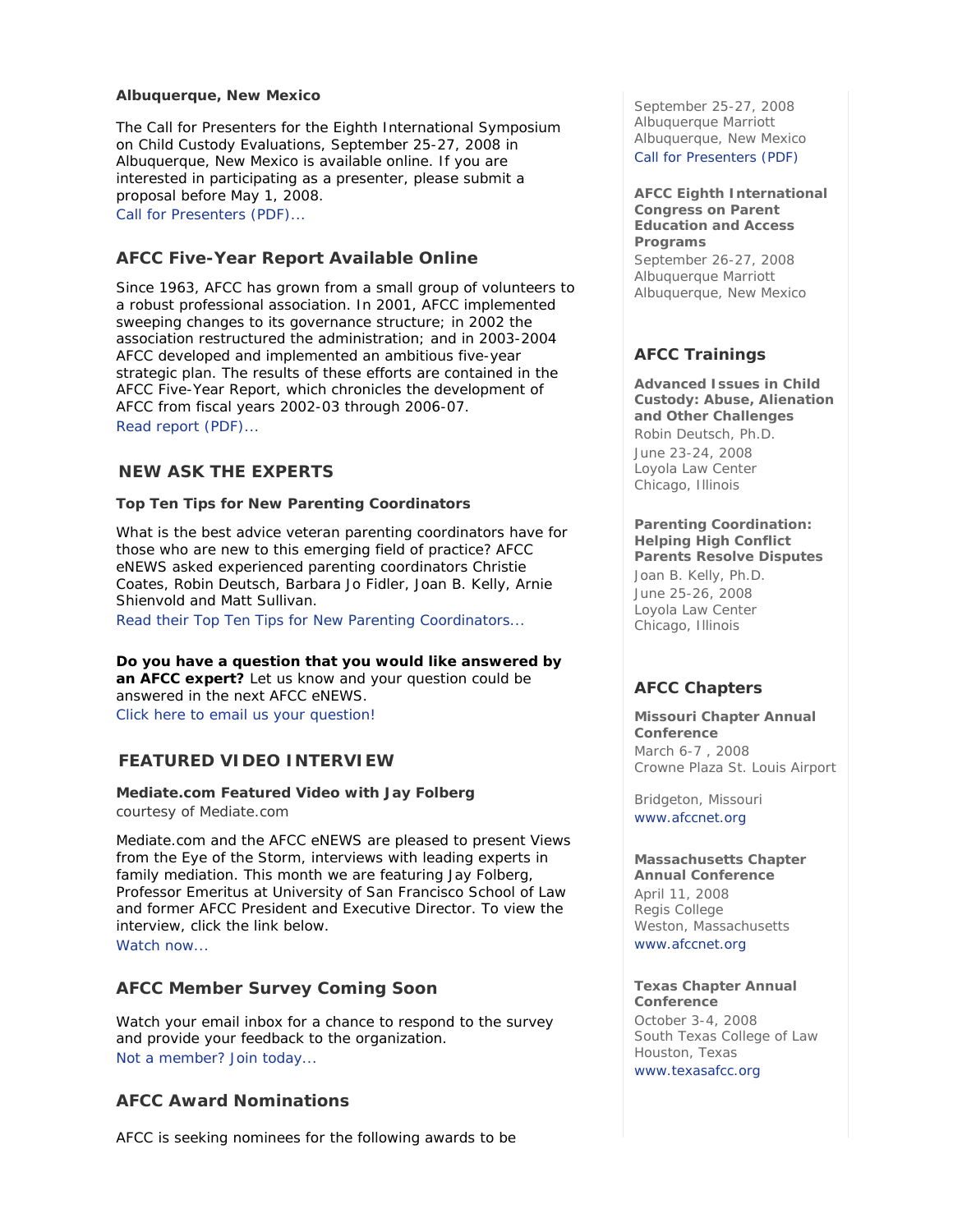presented at AFCC's 45th Annual Conference in Vancouver, BC. **John E. VanDuzer Distinguished Service Award**: Recognizes outstanding contributions and/or achievements by members of AFCC; **Stanley Cohen Research Award**: Recognizes outstanding research and/or research achievements in the field of family and divorce; and **Irwin Cantor Innovative Program Award**: Recognizes innovation in court-connected or courtrelated programs. The nomination deadline is March 15, 2008. More information...

# **INTERNATIONAL NEWS**

## **News from Across the Pond**

*by Karen Mackay, Chief Executive, Resolution, Kent, England*

Post holiday season, there has been the usual media flurry of stories about January being the worst month for divorce. Resolution, the main association for family solicitors in England and Wales, used the opportunity to present positive messages about better ways of managing the whole separation process, such as using collaborative practitioners and how to talk to the children.

Read more...

# **RESEARCH UPDATE**

## **Good Co-Parents Feel Better About Themselves**

*Courtesy of J.M. Craig Press, Inc.*

We have reviewed a number of studies that emphasize the importance for children of good post divorce co-parenting. This is the first study we have seen that looks at the effects of good co-parenting on the self-concept of mothers. Read more...

# **CASE LAW UPDATE**

## **Termination of Parental Rights Does not End Child Support Obligation**

*by Barbara Glesner Fines, Ruby M. Hulen Professor of Law, University of Missouri-Kansas City*

In an unpublished opinion, the Illinois Supreme Court has held that the termination of parental rights does not extinguish a child support obligation unless the child is being adopted. Thus, a father whose parental rights are terminated must continue to pay support for a child in foster care. Relying on statutory language that refers to "a child sought to be adopted" the court held that merely being available for adoption is not sufficient to sever the responsibilities to the child. Three judges dissented. Illinois DHFS v. Warner, Ill., Illinois Supreme Court, January 25, 2008. To view the opinion and for more information, please view the Family Law Prof Blog by clicking the link below. More information...

# **ACR Call for Article Proposals**

The Association for Conflict Resolution (ACR) is currently accepting article proposals for the summer issue of its quarterly magazine, *ACResolution*. The issue will focus on the topic of

# **JOIN AFCC**

Are you a member? Join or Renew

Save valuable time and money by taking advantage of all AFCC member benefits! Maximize Your Membership

# **EMAIL UPDATE**

Subscribe, Unsubscribe or Update Your Email Address AFCC will never share, distribute or publicize your email address.

# **ABOUT AFCC eNEWS**

*AFCC eNEWS* is a bi-monthly e-newsletter published by the Association of Family and Conciliation Courts (AFCC). *AFCC eNEWS* provides professionals with time sensitive and up-to-date topics including case law updates, research innovations and international news.

AFCC eNEWS archive...

## **Web Site Version:**

If you are having trouble viewing this email correctly, please view the Web site version by clicking here.

**Editor:**  David Vigliotta

AFCC welcomes your comments, questions or feedback. Please email the editor by clicking here.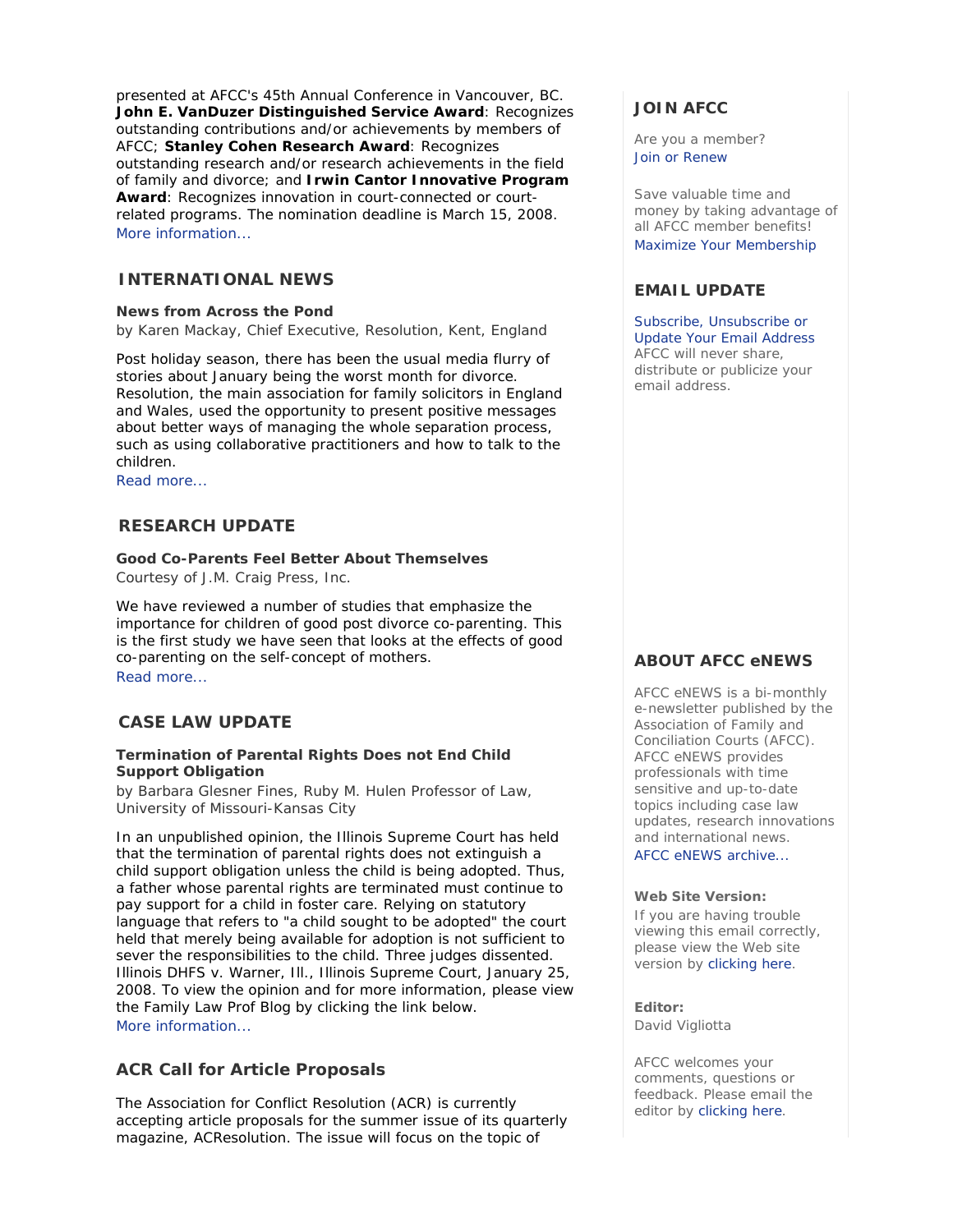Social Justice. The proposal deadline is March 25, 2008. Call for Articles (PDF)...



Professionals dedicated to improving the lives of children and families through the resolution of family conflict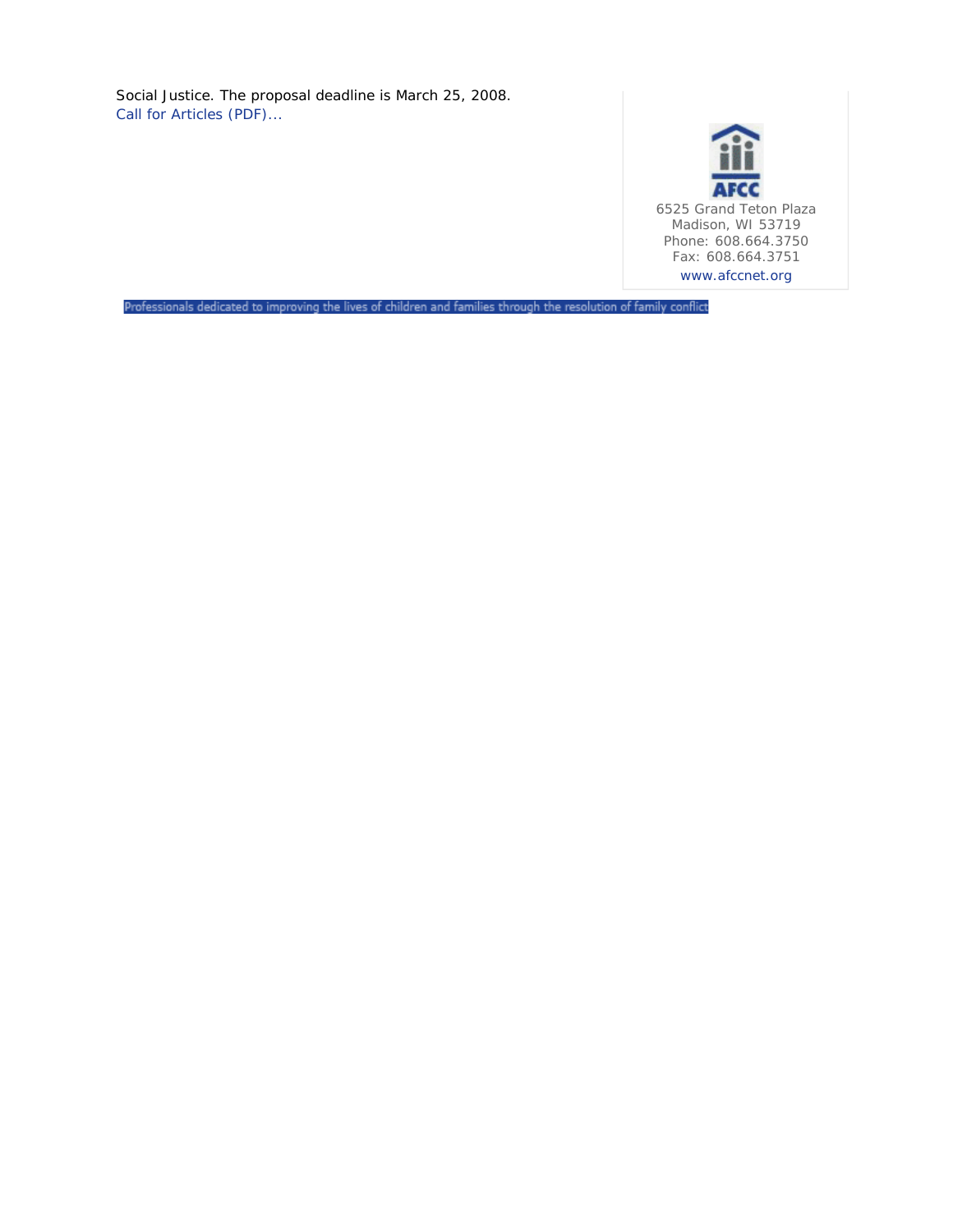



# **ABOUT AFCC**

**About AFCC** 

**Mission, Vision and Values**

**History**

**Board of Directors**

**Staff**

**Committees**

**Task Forces and Initiatives**

**AFCC HOME**



**Brief Focused Assessment Task Force** 

**Task Forces and Initiatives**

**Phil Bushard, D.P.A. Co-Chair** Phil Bushard

**Linda Cavallero, Ph.D., Co-Chair** Linda Cavallero

## **Project Information**

AFCC appointed the Task Force on Brief Focused Assessment with the task of defining a model of "focused" or "brief" evaluation and to write suggested guidelines for such work. An important component of the work of the task force is to gather information about similarities and differences in practices using "brief" or "focused" evaluation models in different locales and settings.

The Task Force conducted a survey that was made available to the public to help guide their initiatives and develop Guidelines for Focused Assessment. Nearly 300 AFCC members and non-member responded. You may click the link below to view the results of the survey.

Guidelines for Brief Focused Assessment (PDF)

Brief Focused Assessment Task Force Survey Results (PDF)

6525 Grand Teton Plaza, Madison, WI 53719 Phone 608.664.3750 Fax 608.664.3751 afcc@afccnet.org www.afccnet.org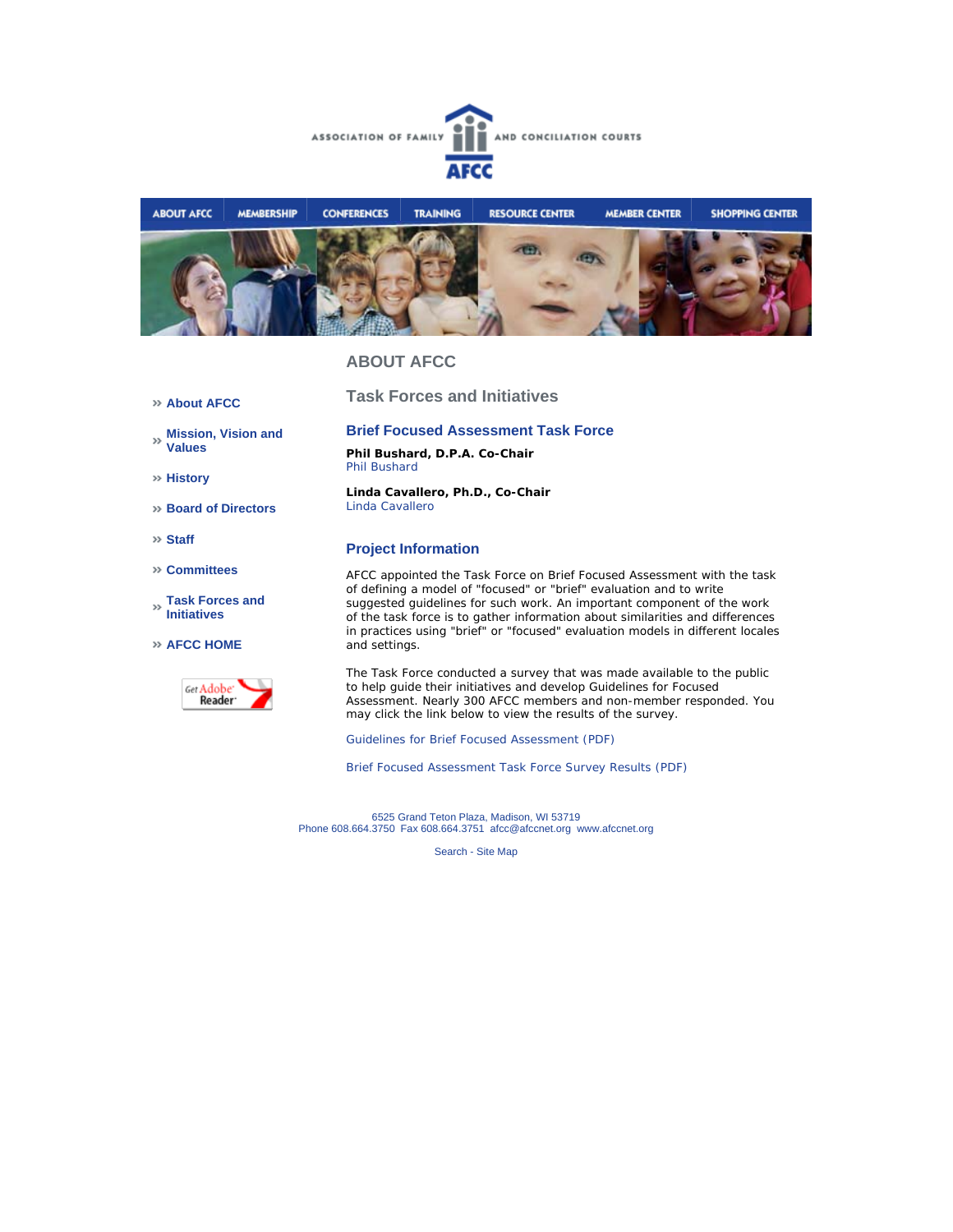



## **MEMBER CENTER**

**Family Court Review** 

**AFCC Conference Audio** 

- **AFCC News**
- **Member Directory**
- **Member Resources**
- **Chapter Resources**

#### **AFCC HOME**



**Good Co-Parents Feel Better About Themselves**  *Courtesy of J.M. Craig Press, Inc.*

> Markham, M. S., Ganong, L. H., and Coleman, M. [2007]. Coparental Identity and Mothers' Cooperation in Coparental Relationships. Family Relations, 56, 369-377.

We have reviewed a number of studies that emphasize the importance for children of good post divorce co-parenting. [See Digests: 3, 2; 4, 4; 5, 1; 6, 2; and 7, 2, 5 & 8.] This is the first study we have seen that looks at the effects of good co-parenting on the self-concept of mothers.

The authors begin by stating that "Divorcing mothers may have a difficult time identifying themselves as co-parents because their preference is to have sole custody. Because their preference is to be their child's primary parent, mothers may be less willing to engage in co-parental behaviors, and may be more likely to restrict their former partners' involvement in the child(ren's) lives [p. 370]." From this, the authors hypothesized that stronger co-parenting expectations (e.g., "I think I should be a good coparent."), a commitment to co-parenting (e.g., "I plan to continue to be a good co-parent."), and a desire to fulfill the expectations of others (e.g., "Others expect me to be a good co-parent."), will lead more cooperative co -parenting.

The authors surveyed 196 mothers who had previously taken a postdivorce co-parenting class. Many participants had some college, and the overwhelming number of them were Caucasian. Seventy-one percent had shared legal custody, and 29% were sole legal custodians. Thirty-seven percent were living with or married to a new partner.

#### **The authors found that:**

- When mothers had high expectations for themselves, as well as feeling those expectations from others, they reported greater coparenting cooperation.
- If mothers felt committed to co-parenting, they felt they were more cooperative.
- "Mothers are not motivated to co-parent cooperatively because of social pressure and the influence of those not directly affected. Instead, mothers are cooperating with their former husbands in child rearing because they think it is the right thing to do, and they believe that to be a good mother, they should be co-parenting [p. 375]."

### **Critical Analysis**

A major strength of this study is that it gives us some insight into the reason why mothers may be good co-parents. This was a survey of mothers only; no fathers were included. Therefore, as the authors noted, there was no way to verify the accuracy of the mothers' reports. If mothers remembered that they "should" co-parent cooperatively, they "may have over-reported the level of cooperation in which they engaged because of social desirability [p. 375]."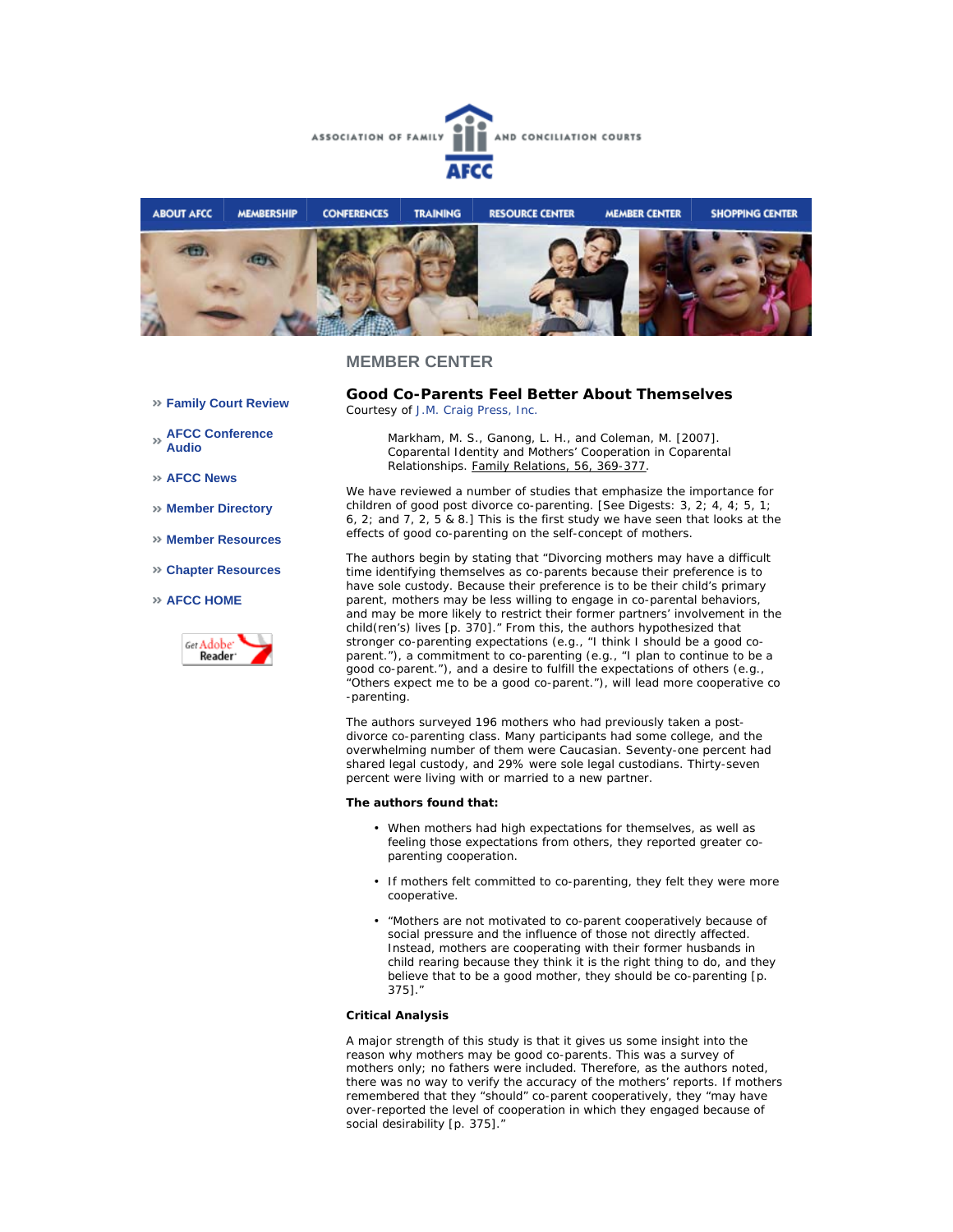#### **Recommendations**

These findings are especially relevant for a variety of different groups: parenting coordinators; mediators; teachers of co-parenting classes; postdivorce therapists; and those involved in collaborative law because "coparenting cooperatively with their children's fathers can be beneficial to themselves (i.e., mothers) and their children and will not interfere with their identity as a good mother [p. 376]." Therefore, cooperative coparenting relies less upon the specificity of court orders and more upon mothers believing that it is important for their children that they do the right thing. Furthermore, when they do, they feel better about themselves.

The authors begin with a rather provocative quotation. Since the vast majority of custody issues are settled by agreement, we are not sure that all mothers necessarily want sole conservatorship or that they feel as strongly as described. While co-parenting classes may be beneficial in many ways, the reader should not necessarily assume that such steps are necessary in all divorces.

**For this as well as other valuable research visit J.M. Craig Press online at** www.jmcraig.com **or call (877) 960-1474. AFCC members receive a 25% discount on all J.M. Craig Products.**

J.M. Craig Press, Inc., 12810 Hillcrest Road, Suite 217 Dallas, TX 75230 (972) 960-1472 or (877) 960-1474

*Copyright © 1999 - 2008 J.M. Craig Press, Inc.*

6525 Grand Teton Plaza, Madison, WI 53719 Phone 608.664.3750 Fax 608.664.3751 afcc@afccnet.org www.afccnet.org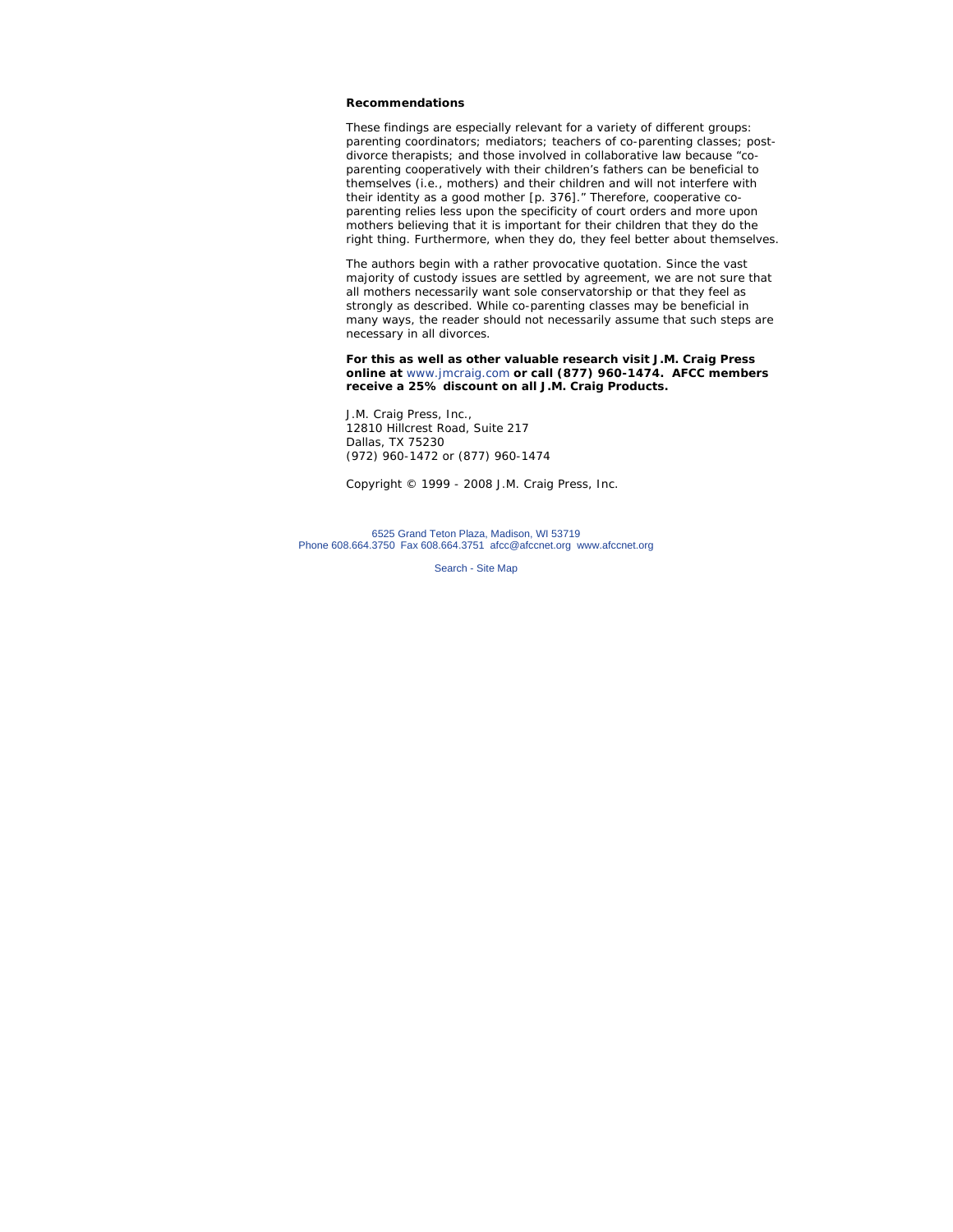



## **MEMBER CENTER**

- **Family Court Review**
- **AFCC Conference Audio**
- **AFCC News**
- **Member Directory**
- **Member Resources**
- **Chapter Resources**
- **AFCC HOME**



### **News from Across the Pond**  *by Karen Mackay, Chief Executive, Resolution, Kent, England*

Post holiday season, there has been the usual media flurry of stories about January being the worst month for divorce. Resolution, the main association for family solicitors in England and Wales, used the opportunity to present positive messages about better ways of managing the whole separation process, such as using collaborative practitioners and how to talk to the children.

#### **Help for separating parents**

Helping separating couples to part as peaceably as possible was Resolution's founding mission 25 years ago. Our Jubilee year is 2008, and we are using that occasion to promote ways of putting the interests of children foremost in the divorce process. In the UK, parenting support for separating parents is at best an embryonic service. Unlike some North American jurisdictions, parenting classes are not readily available to separating parents and what parenting support there is has tended to focus on dealing with children with anti-social behavior patterns.

Resolution has been working with Christina McGhee, well known divorce coach and parent educator, to develop resources for our members to give to their clients to help them help their children through the separation process. In the UK, family lawyers are a major gateway to other services for separating parents, but all too often they have little or no idea of what is available to their clients. One member says she refers her clients to their medical practitioner as they are more likely to know what services are available than she does.

Resolution wants to develop central resources for our members to support their clients—be that books and DVDs for parents and their children, knowledge of services and some guidance about what to expect from service providers. Ultimately we would like to develop more services for separating parents and to make access to parenting support the norm for separating couples in England and Wales as it is in other jurisdictions. And we hope to learn from practitioners where parenting support is generally available and where it is the norm. I'm looking forward to AFCC's 45th Annual Conference in Vancouver as an opportunity to make some of those connections—so if you are attending and have experience, knowledge, and/or ideas of how parenting support best works, please look out for me!

#### **Improving family law**

Law reform is also high on our agenda for this anniversary year. The substantive law on divorce has not changed for over thirty years. Our laws no longer reflect the needs of our society—nor, ironically, do they reflect government policy, which is to reduce acrimony between separating couples and to keep people out of the courts. The current fault based divorce process encourages couples to sling accusations at each other, increasing bitterness and encouraging a backward look rather than looking to the future. The lack of certainty as to the financial settlement the courts are likely to award encourages litigation and the non-enforceability of premarital agreements means couples cannot create certainty for themselves. Cohabitants live in a legal no-mans land—often with disastrous consequences and expensive, uncertain litigation when live together couples split.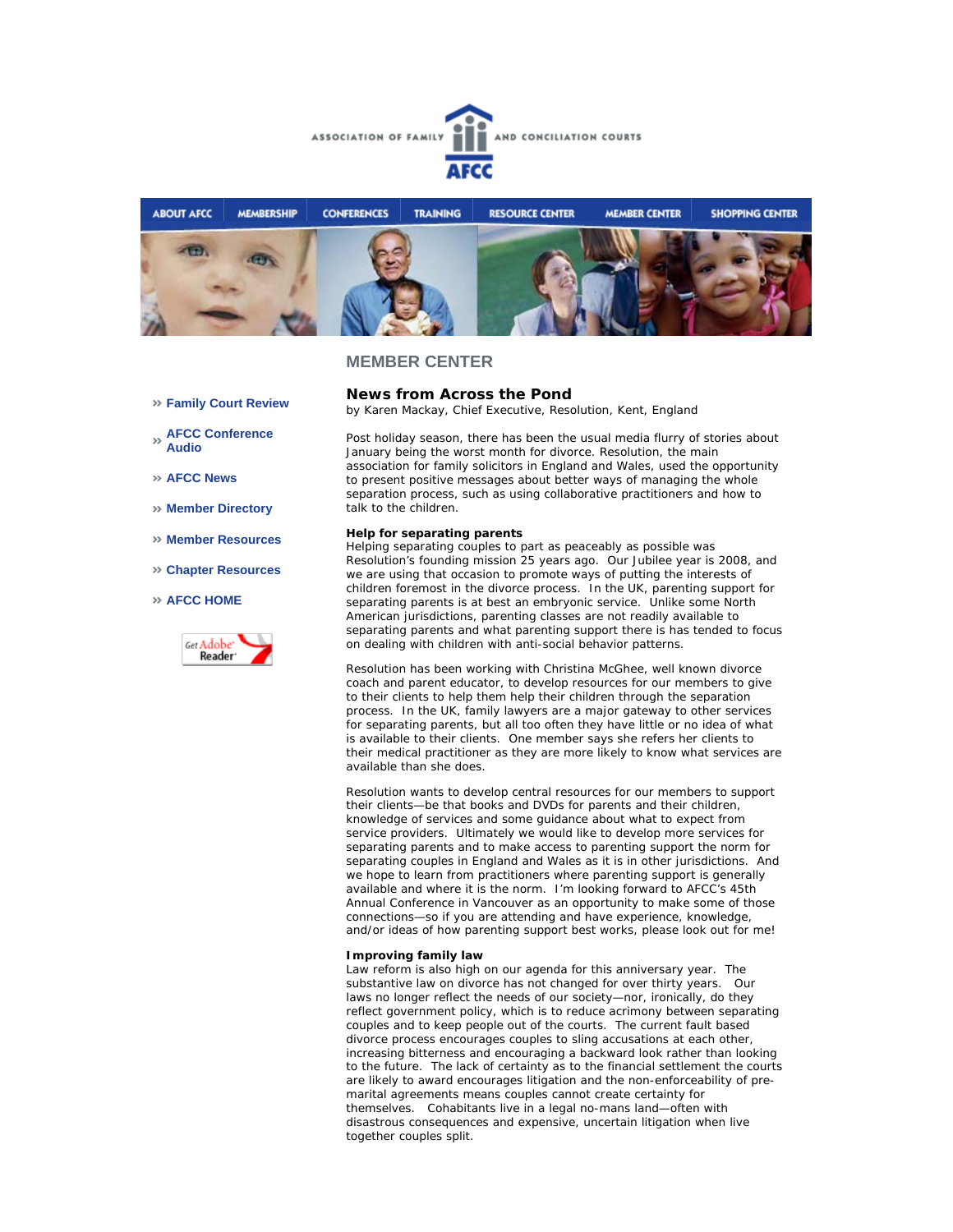Our country's piecemeal and slapdash approach to family reform helps no one. Currently the government is overhauling the law as it relates to child support, but is not looking at how that impacts on other parts of the family justice system, for example, the government has been obdurate in keeping any child support work away from the courts, even when they are considering all other aspects of the family's finances.

The whole of family law needs a major overhaul if we are to achieve our aims of a respectful divorce process that allows couples to arrange their affairs with dignity and which reduces acrimony and promotes positive resolution of family disputes. Resolution will be promoting a law reform agenda that promotes no fault divorce, makes pre-marital agreements enforceable, reforms the law as it relates to cohabitants and calls for a complete overhaul to the law as it relates to financial settlements.

Although both these initiatives are being launched in our 25th anniversary year, they are not flash in the pan projects—we are in it for the long haul. Family law reform is notoriously difficult to get on the government's agenda, fearing as they do the accusation that by reforming family law, they undermine the institution of marriage. Resolution believes that our proposals for reforming family law and the services to separating parents will help couples and their children deal with the fallout of divorce and separation in a more constructive way when separation is a sad but inevitable fact.

*If you would like further information on these topics or other issues in England and Wales, please contact Resolution Chief Executive Karen Mackay at Karen.mackay@resolution.org.uk or visit www.resolution.org.uk.* 

6525 Grand Teton Plaza, Madison, WI 53719 Phone 608.664.3750 Fax 608.664.3751 afcc@afccnet.org www.afccnet.org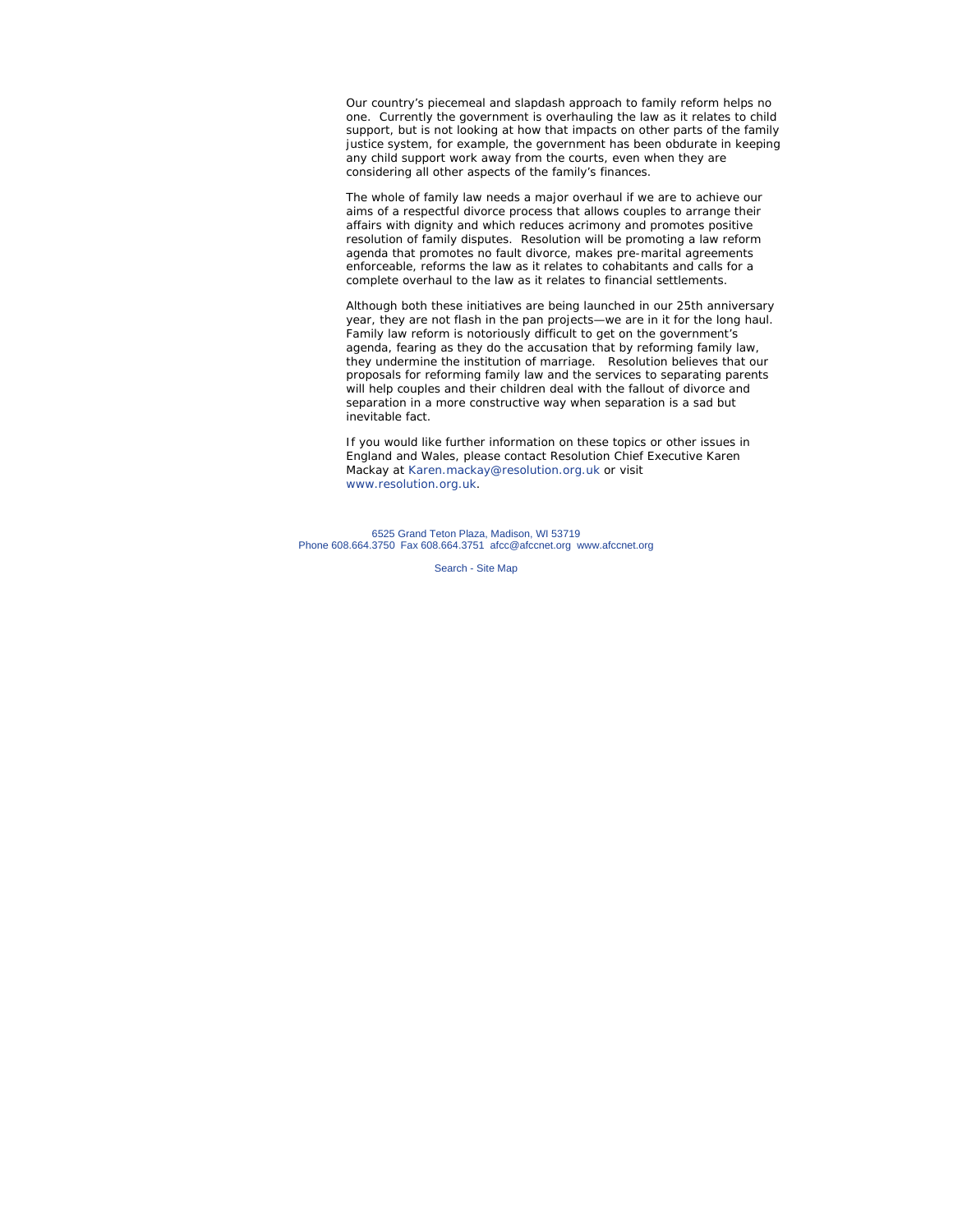



## **MEMBER CENTER**

# **ASK THE EXPERTS**

*Christine A. Coates, M.Ed., J.D., Boulder, Colorado Robin Duetsch, Ph.D., Boston, Massachusetts Barbara Jo Fidler, Ph.D., Toronto, Ontario Joan B. Kelly, Ph.D., Corte Madera, California Arnie Shienvold, Ph.D., Harrisburg, Pennsylvania Matthew J. Sullivan, Ph.D., Palo Alto, California*

#### **Top Ten Tips for New Parenting Coordinators**

#### **1. Avoid Burnout**

Don't let your caseload of parenting coordination (PC) cases exceed half of your overall caseload. Take regular vacations making sure that you are not available during those periods.

#### **2. Never Accept a PC Case without a Court Order or Consent Agreement**

Always try to have input into the contents of the Stipulation and/or Order before issuance or signing.

## **3. Payment**

Get as much of a retainer as the parties can pay up front and bill against it for your work. The beginning of a case is very time intensive. Keep a client "trust account" to hold unused retainer moneys, so that you don't get caught taking a loan to reimburse clients.

## **4. Boundaries, Boundaries, Boundaries**

Set up the communication structure immediately. Set time limits on your sessions and stick to them. Remind yourself that the clients own the problems.

## **5. Document, Document, Document**

Document all of your work carefully and completely.

#### **6. Screening**

Screen for domestic violence (intimate partner violence) and power imbalances.

#### **7. Calendar**

Have the parents transpose the words of the parenting plan/order for parenting time (usual and holiday) into calendar form for at least 6 months, preferably for one year, in the early stage of the work and quickly address any scheduling conflicts, ambiguities, loop holes at the outset to preempt nth hour conflicts, "crises."

#### **8. Conference Call Service**

Get a reliable, affordable conference call service to facilitate conference calls in your work.

#### **9. Hybrid ADR Process (remember, it's efficient!)**

Parenting coordination is a hybrid ADR process, not therapy, advocacy or evaluation. Take advantage of all the functions as appropriate: assessment, education, coordination, conflict management, mediation, arbitration. Also, make a clear distinction for the clients when you begin to arbitrate a conflict and are making a decision.

**AFCC News** 

**Audio** 

**Member Directory** 

**Family Court Review** 

**AFCC Conference** 

- **Member Resources**
- **Chapter Resources**

### **AFCC HOME**